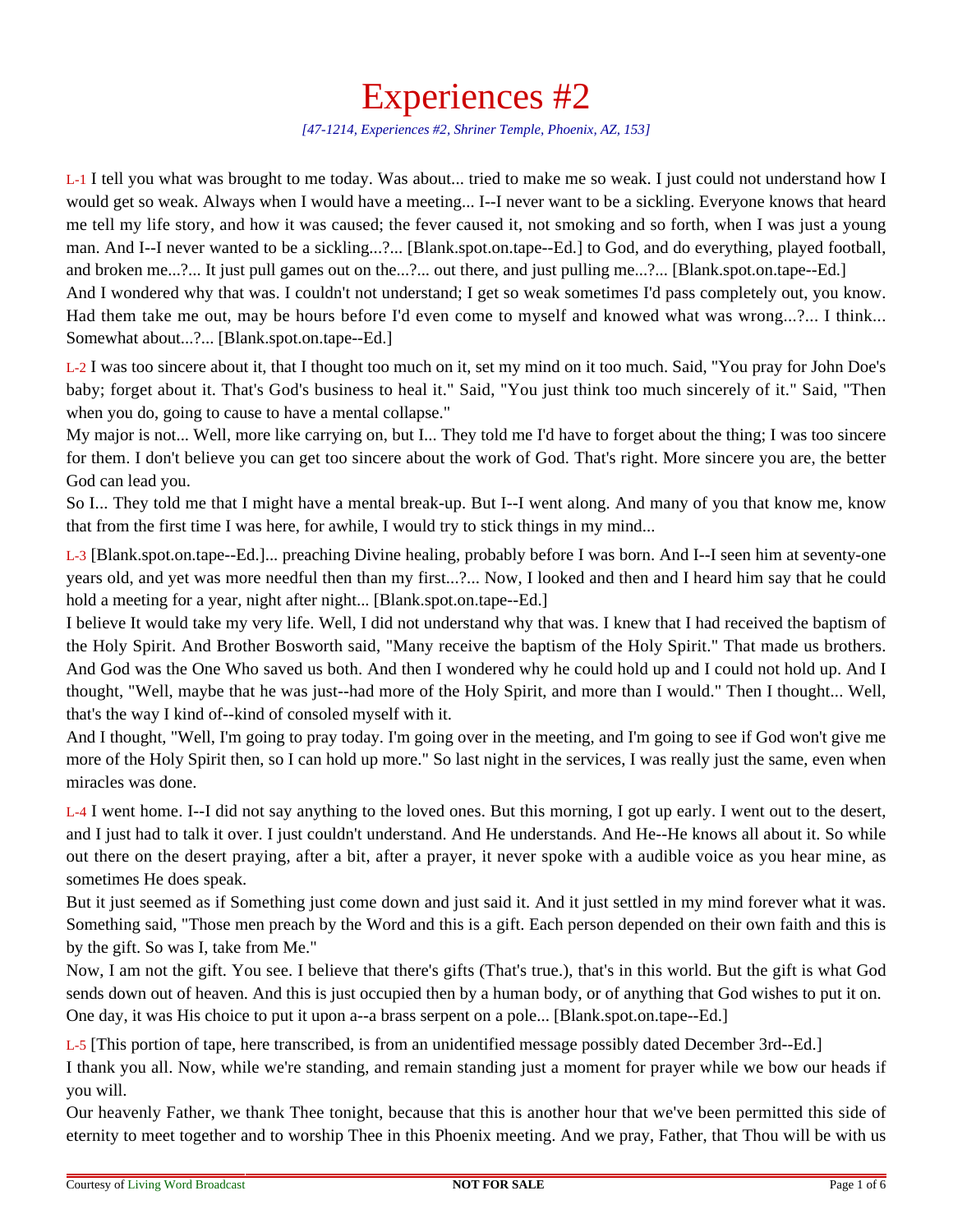tonight, and may many great things be accomplished for the glory of God. Bless every one that's here in Divine Presence now. Bless the service, the healing, and may the great Name of Jesus grow, O God, until It spreads forth, till all the ransomed Church of God be saved to sin no more. Grant it, Father. Bless us now and the farther part of this service, for we ask it in the Name of Thy Son, Jesus Christ. Amen.

L-6 I don't know any place I'd rather be this side of heaven, than where I am now, standing here again tonight. Tomorrow night will be the--the one year, tomorrow night, since I met you all. When I come here, I wondered; they--they told me I was going to a Spanish church. And I thought, "Well, I imagine they won't receive me." But when I got that hearty welcome, I've always wanted to come back again. So for three nights now we'll have the service here. And then Sunday, to be with another church over at Sunny Slope, I believe it's called. And then Monday, or the eleventh and twelfth, down old Mexico, at Tijuana.

And I just want to have plenty of time to call the countries everywhere. And this is supposed to be my vacation now. I... I was in Miami last week. And they had quite a service in Miami. I was very tired, especially last night. Several hundreds of people passed through the line. The Lord give to us a great work in Miami. That...

L-7 And then they told me to go home and rest, because this would be a very hard stand. I'm to begin now the twenty-ninth again at Pensacola, and be there for five nights where they're putting two of the big circus tent together, because there's no auditorium to seat the people in. And then from there, I have four days to go about, I guess two thousand or better miles to Kansas City, at the municipal auditorium at Kansas City. And then from there to Topeka, and back to--to Elgin, Illinois, and then over to Chicago, and then out to Washington, and up into Canada. Then we--the services continue on up until November, the--the fifth of November--of October, rather. And then from there, I get three weeks vacation. And then the next place to begin in South Africa. I'm to go from there then to Australia, and all the European countries through next year. And I'm sure that I--I'll... [Blank.spot.on.tape--Ed.]

L-8 Life as it is burning out, and one more year has passed by, I'm thankful for this extra time to have seen that many things has been accomplished for Christ in this last year. And as I think it now, that we're facing a time such as never been known. The nations everywhere are breaking. They're in such an awful turmoil. And I truly believe that it will not be long until we see Who we really love, coming in power--Jesus. And it's my determination by His help to try to do more this year than I did in the year before, by His grace.

Some... After leaving here, and the end of the year coming, it's some thirty-five thousand definite cases of healing was done in my services by Jesus, last year alone. That isn't just what someone testified that's been healed. That's doctor's statements. And I don't know how many hundreds of different things of cancers, deaf, dumb, blind, almost everything.

L-9 Now tonight, we--we're--we certainly have services come ten o'clock out there. Tomorrow night... Remember to get to the meeting tonight. And tomorrow night, we go right on, also the messages. Each day, it's... Every morning at ten o'clock, Brother Garcia...?... here to instruct for the Spanish people on healing. And on the way of giving your hearts to Christ:...?... for all people who understands Spanish, to come out for those services. Maybe I could come in here, maybe tonight's services...?...

Just at this time, I would like to introduce a guest of mine. I guess, one of the most Biblical authorities on Divine healing. Been in the United States for many years. Many of you know I was raised...?... and that makes it...?... And I never thought when I was a little boy, of reading his book, that I'd ever meet him. I heard that he was gone on to heaven years ago. But in Miami the other day, I met this dear sister and brother. And they were setting at the meeting, in the services of mine. And then to be with my other friends, or met the opportunity to...?... there. And he met me last Sunday.

L-10 Many of you know him. I want him to step up here and say "Hello" to the people. And I'm sure he couldn't speak it in Spanish, so he will have to say it in English also. And that's Dr. F. F. Bosworth. How many in here ever heard him, Dr. F. F. Bosworth? All right, Brother Bosworth, come, sir.

[Brother Bosworth speaks--Ed.]

Thank you, Brother Bosworth. It makes me feel good for a man of that caliber to say those words, Brother Bosworth. I think... I guess he was preaching Divine healing before I was born. So that's quite an authority, isn't it?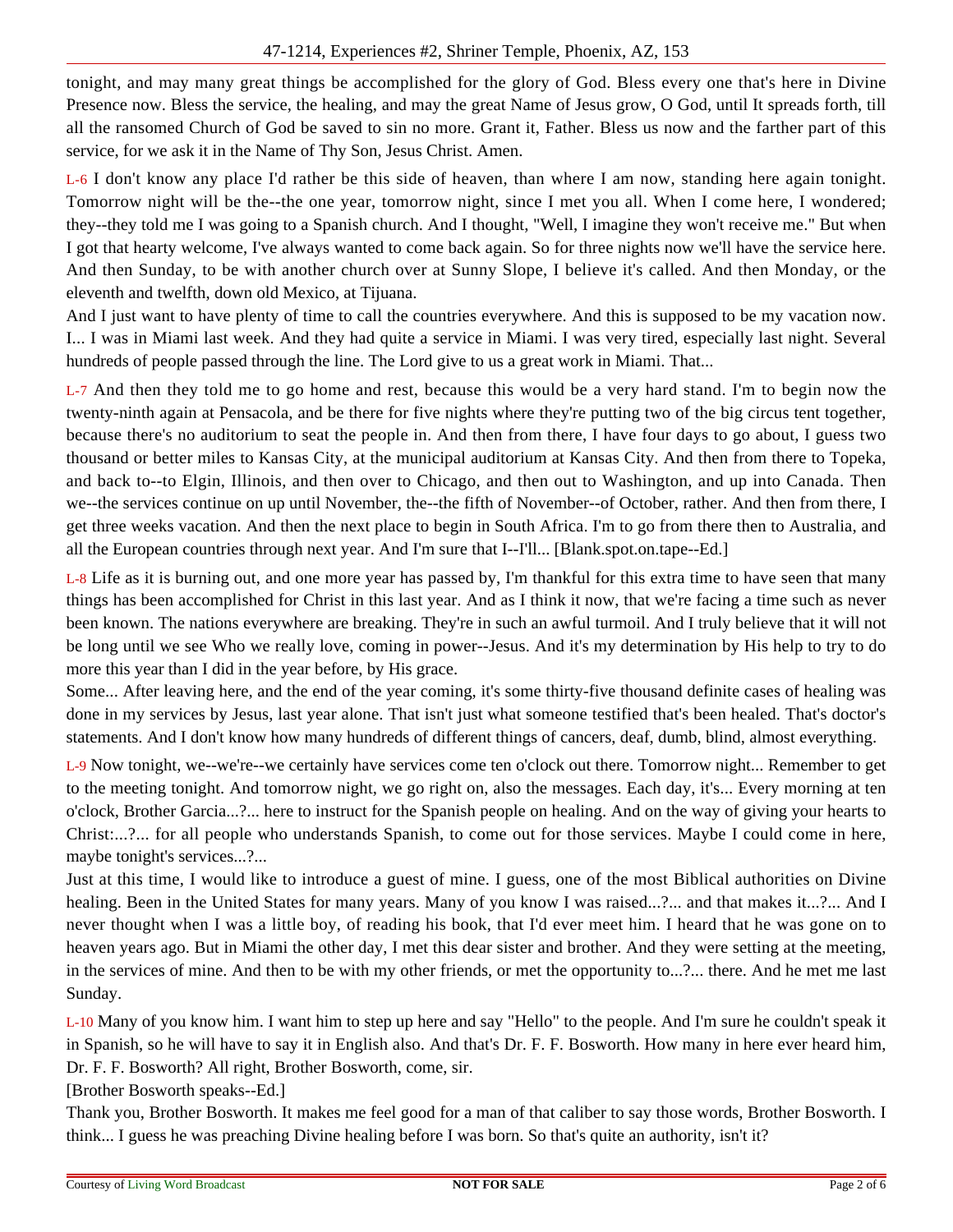L-11 So now, I guess there's quite a few here to be prayed for tonight. How many would understand English here could say--raise your hand and say, "I'm here to be prayed for." Let's see your hands, that's to be prayed for. Well, that's quite a few. And of course there's some here don't... does not understand English.

I'm glad to see some of the Choir in here again tonight. And I wonder if tomorrow night if I come a little early, if you'd sing, "Only Believe" for me. You understand English, don't you? That's fine. That's fine. I got your pictures in the--I have them in my study. And I never look at it but what I pray for God to bless the young lady. She was so nice. A little young man that's been there also, he sang bass, I believe there's something here, that I don't know nothing without singing.

So every time I think of that Spanish word, "Oh, yes," or something like... "Hoya, hoya," wasn't it? I never heard one... hear me, or something...?... You all gave me your laugh. I know I sure butchered it up.

And then I said that, there was some lady that was deaf. And I'd felt the vibration leave her hand, and I knew that she was healed. But I couldn't make her understand. She was looking at me and smiling. And I kept saying, "Can you hear me? Can you hear me?"

And the little brother says, "Tell her, 'Hoya'"

And I said, "Oh, yes," or something like that.

And the lady ever what was it, the young lady laughed. And I... Well, anyhow, she heard, didn't she? That was fine. That was just... That was so she was healed.

And I was going down to Mexico next week with knowing two words, "Hoya" and "Phoenix." Anyhow, we're going to visit with the people who knows God.

Now, just for a few moments to the English speaking people and to all around, I want to speak to you just a few minutes, reading just a little bit of the Word. I think that faith cometh by hearing, and hearing the Word. Is that right? The Word is... If you can get your faith based upon one certain thing.

L-12 Here not long ago, I was facing a very hideous demon that was cursing and spitting on me, trying to, and biting at me, in a straight jacket. And when I went to meet that demon, I knew that one thing, that first, Christ died to free that man from that demon. That's the Word. I know the Angel of the Lord came to me that night and spoke to me, telling me that nothing would stand before the prayer if I could get the people to believe me, and would be sincere when I prayed. Therefore, I had a double witness. Then I could ask him through the Name of Jesus Christ to come out of the person. And the man was took out of his straight jacket and went home normally in his right mind.

Why? Because in the authority of the Name of Jesus Christ. Oh, my. Every demon in hell is subject to that Name. That's right. It's the Name of all names, Jesus. It wasn't given by human lips. The Holy Ghost, the great Gabriel it was, came down and told Mary to call His Name Jesus.

L-13 And the first time that Name was ever spoke by mortal lips, went into the ears of a mortal, a dead baby in the mother leaped for joy...?... John the Baptist. Is that right? It was six months without life, received life. Then as soon as these words come into her...?... her babe leaped for joy.

And if it'll make a dead person leap for joy, what ought it to do for one that's already alive. Is that right?

And now, over in the Gospel of Saint John, the 4th chapter and beginning at the 46th verse, just to explain some. Now, I do not wish for anyone to be in a hurry. Always be just as quiet, and just as calm and cool.

Now, many things upon this gift has increased, and many things I have learned in the past year that I knew not while I was here the other time... And of course, I believe that as we go on, it'll just keep moving on and on. I trust that way. Anyhow, I--I believe that He will. And now, as you come to a closer, don't never come... Don't ever come in a hurry...?... [Blank.spot.on.tape--Ed.]

L-14 If I would come back and send a plane and get... bring me down there and back. Of course, I--I could not do that. So I... they send him back word, the secretary. I don't guess they answer any of the letters. So secretary sent him a handkerchief, or otherwise, a little piece of ribbon, 'cause we send out several thousand a week of them, and instructions on what to do with it.

And they placed it upon the baby. And even the Army doctor said it would never be normal again. In four hours from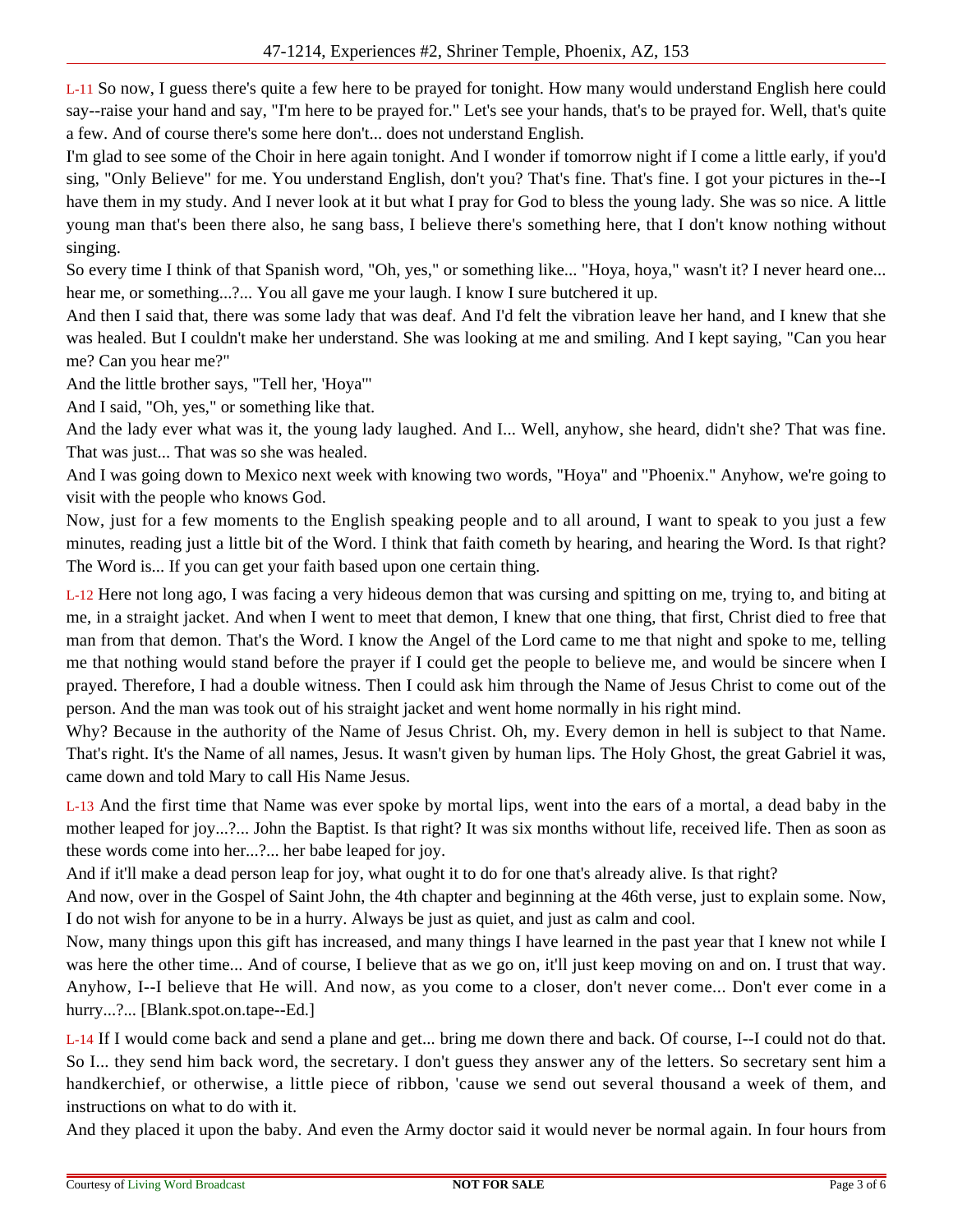the time that the handkerchief was pinned on the baby, it was a normal child again. See? Oh, God can do all things.

I was just speaking last night... evening after leaving at the...?... [Blank.spot.on.tape--Ed.]

What's the name? It was on one of their little newspapers, said, "One as good as the dead, raised by prayer." And I sent her a handkerchief, or a ribbon, and she was in the last stage of a cancer. And in three weeks later, her doctor pronounced her well. She was perfectly well. And it told all about this other. That just spread through out. And literally hundreds and hundreds of letters from them parts of the country pour in asking for these handkerchiefs.

L-15 Now, at the beginning of next November [Blank.spot.on.tape--Ed.] willing [Blank.spot.on.tape--Ed.] in foreign missions, out of the North American continent to South Africa, from Australia, and down through there. You'll be praying for me, won't you.

Now, I'll do it. And if any time if I could do anything for you...

Now, in writing me letters, personally letters, you understand why I can't answer personal letters. They're come in. There's hundreds and hundreds a day come. So I couldn't answer them personally. But they'll be attended to.

L-16 And now, remember, these handkerchiefs, you've wondered about them. "Now, Brother Branham, what about them?" Your letter might be a form letter. Your answer to your letter might be a--from the secretary, but your ribbon has been personally prayed over by myself. Now, if you'll notice, many people anoint letter--anoint handkerchiefs. But if you'll examine the Bible, they wasn't anointed, they taken from the body of Paul (Is that right?) handkerchiefs or aprons.

Now, what that is, is a blessing. Just like Elijah. He took his staff and told Gehazi, "Go, lay it upon the child." For he knew what he touched was blessed.

You say, "Well, Brother Branham, how do you ever do that?"

Well, when I'm in meetings, I go down, and they send me hundreds of yards of half inch white ribbon. And I take those and go to myself in the daytime, take each one of them in my hands and pray for them, and pray that God will heal the person. And then send them back to the secretary and the different offices, and they rush those right out to the sick. The letter is a form letter, but the--the ribbon has been individually prayed over, praying with all the sincerity that I know to pray. For I think, "What if my baby was sick and I sent for some man to pray for it, I'd expect him to do it." Wouldn't you? And I try...?... as I can. And likewise, with your prayers tonight.

L-17 Now, this claim... Now, so far as I know of, I've only knowed of one person that passed this pulpit and said... I couldn't absolutely know that was perfectly delivered from whatever they had. And that was a young man with epileptic. He passed over the pulpit, the spirit left him, come back. It left him again; it come back. Well, I--I tried it even the third time. The boy would brighten up. He'd smile. He'd look around. In a few moments, I'd see it on him. Now, that you might know, friends. Now, listen real close. I'm going to get right down...

L-18 [Blank.spot.on.tape--Ed.]...?... house is given for the glory of God. Now, as I say, this being our last night together maybe for some time, you heard me make this statement, that from anything... I see nothing left that I did not do if he stayed there, unless I knew that the person was going to die, I would reveal that.

But do you know, you can get in trouble with that? Do you know Moses did? Moses had power to smite the rock, even the second time, which was firmly against the will of God. And he even broke the whole program of God. Is that right? But he had power before God to do it. He smote the rock first, and the water didn't come, and he smote it again and called for the water.

And--and I never did think that he...?... do not... Many of us know that that wasn't the will of God. But the prophet had power to do it. But it kept him from going over into the promised land with the children of Israel. See?

L-19 Now, many times when these things are cast out and I see them come back, I--I just leave them alone, for I'm afraid. See up in... one of the meetings up, I believe it was in Vancouver recently, a blind woman, German woman, blind for years. As soon as the blind spirit was cast away from her, she begin to speak out in German, showing her daughter standing there. They were all screaming and crying. She turned her head to walk away; it went back on her again. She come back, it cast out again, and it went... And she could see again. She was so elated. When she went away, it come back again. [Blank.spot.on.tape--Ed.]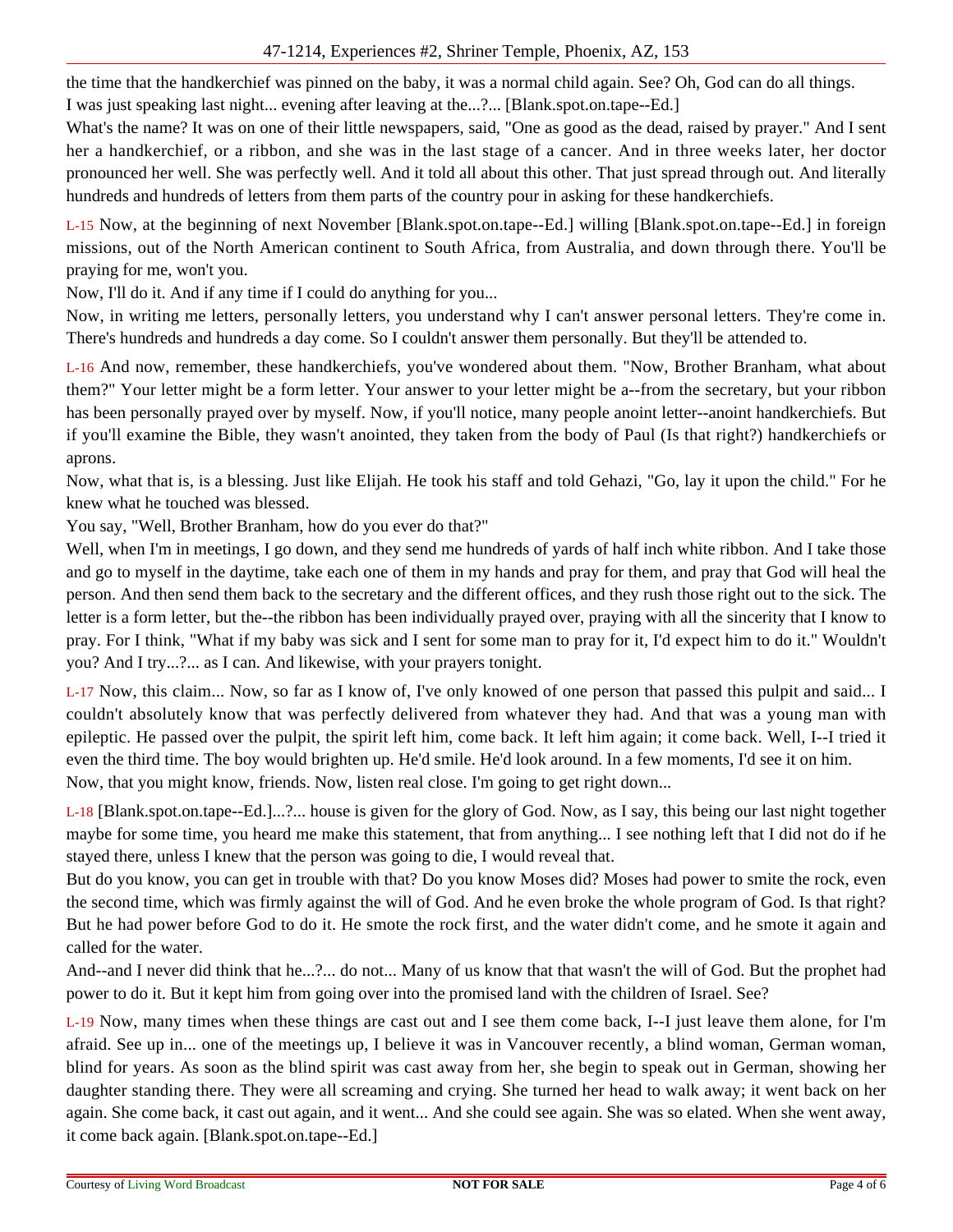When those people come up different doctrines, not the same [Blank.spot.on.tape--Ed.]... but with one heart and one accord. Let every man greet you. As long as you're...?... by one Spirit and member of the Body.

Now, my body couldn't operate tonight with a big cancer on it, or with a big sore. Or if I was upset somewhere, my whole body would be tore up. That's the way it...?... all around.

L-20 Now, there's coming a confederation of churches. It's already national. You know, you...?... And you're confederating. And there's two great powers a moving in the world. You know what they are without telling. There's one combination of power, and the other one is Catholicism and communism coming together. One against Christ, the other, the Catholic church. Those two powers are coming together. It's... Every person in the world is going to be under obligation to take sides with one or the other.

That's when the little Holy Ghost Church will come together. That's when... [Blank.spot.on.tape--Ed.]... hall the critics for a long time. And I believe that God is going to hang It in the hall of fame one of these days. Persecutions...

L-21 Now, this is pioneering. [Blank.spot.on.tape--Ed.]

Speaking with a man here. I spoke with him this morning, a minister, belongs to another organization of churches. He came in here, and he stood on the platform. You know how the Holy Spirit fell last night in our meeting. He was setting here, he belongs to ano... He said, "Brother, if..." He said, "I just rejoiced with all of them." Now, that's the way to do it. It done something else; it was then told. Just in a few moments, it'd been a--a hurt place, because he was a minister. He was in the body. See? He'd been a sore place on the body. But instead of that, he just gave his spirit in with It. And the Holy...

Now, if that would work like, in one little group of people like this, what would it work in the God's Church. You see? Well, if they all come together, it's hard to tell what would take place. Is that right? All with one accord in one place, and started up in heaven as a rushing mighty wind, and It filled all the house where they were setting.

L-22 Sister Garcia, now you got your... all ready? I know all of you will like... [Blank.spot.on.tape--Ed.]

Setting on the other side of the hill. I'll be over there just setting under that bush listening at you. So I--I want to... So look for me when you get there.

That's very fine. How'd you like that? Fine. Oh, my. We got a record of that now, and we're... The brother's going to bring it... [Blank.spot.on.tape--Ed.]

L-23 [This portion of tape, here transcribed, is from an unidentified message.--Ed.]

How many believes It's the Word of God? All of us do, don't we. All right. You that have it now, turn with me to Saint Luke the 5th chapter. A little familiar Scripture here we wish to read and speak on it just for a few moments before going into the prayer line. Now, listen close as we read the Word.

**And it came to pass, that, as the people pressed upon him to hear the word of God, that he stood by the lake,**

**And saw two ships standing by the lake: but the fishermen were gone out of them, and were washing their nets.**

**And he entered into one ship, which was Simon's, and prayed him that he would thrust out a little into the... a little from the land. And he sat down, and taught the people out of the ship.**

**Now when he left speaking, he said unto Simon, Launch out into the deep, and let down the net for the draught.**

**Simon answered and said unto him, Master, we've toiled all night, and taken nothing: but nevertheless at thy word we'll let down the net.**

**And so when they had thus done, they pulled a great multitude of fishes; and their nets brake.**

**And they beckoned to their partners, which were in the ship, that they would come and help them. And they came, and filled both the ships, so that they began to sink.**

L-24 Shall we bow our heads just a moment for prayer. Our heavenly Father, we thank Thee tonight for this, another opportunity that we're permitted to be here in the house that's called by Your Name, the house of God. We realize that this is a house of correction, a sanctuary, a place where we're indicted, and our indictments are pleaded. Now, we pray,